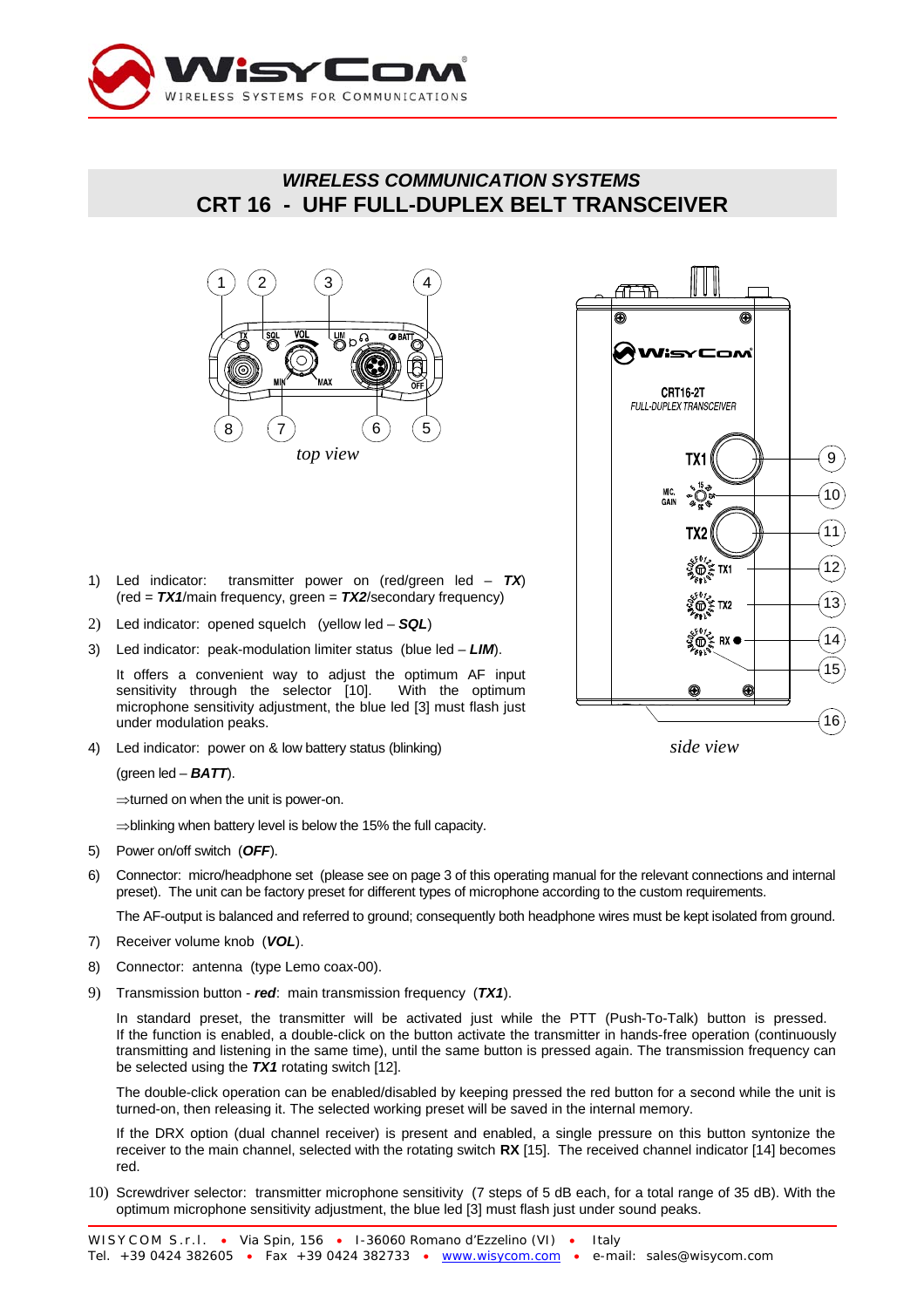

11) Transmission button - *green*: secondary transmission frequency (*TX2*).

In standard preset, the button operation is the same as for the main transmission button. The transmission frequency can be selected using the *TX2* rotating switch [13].

If the DRX option (dual channel receiver) is present and enabled, a single pressure on this button syntonize the receiver to the secondary channel, which is next respect the selected one with the rotating switch **RX** [15]. The received channel indicator [14] becomes green.

The DRX option, when present, can be enabled/disabled by keeping pressed the green button for a second while the unit is turned-on, then releasing it. The selected working preset will be saved in the internal memory.

- 12) Screwdriver selector: transmitter's main frequency (*TX1)*.
- 13) Screwdriver selector: transmitter's secondary frequency (*TX2*).
- 14) Led indicator (red / green): selected receiver channel indicator (only with DRX option).

If the receiver's channel led indicator [14] is turned off, or if the DRX option is enabled and the led is red, the received channel is the selected one. If the led is green, the received channel is the next respect the selected one.

- 15) Screwdriver selector: receiver's frequency (*RX*).
- 16) Compartment for the battery-pack. CRT16 is powered by an interchangeable battery-pack, with nr. 4 size-AA elements, either alkaline or rechargeable Ni-Mh, that can be separately recharged using Wisycom ACM16 charger. A slide-selector in the battery compartment must be pre-set according to the chosen power source.

Note: A belt-clip is placed on the back side of the unit that can be easily removed with a screwdriver.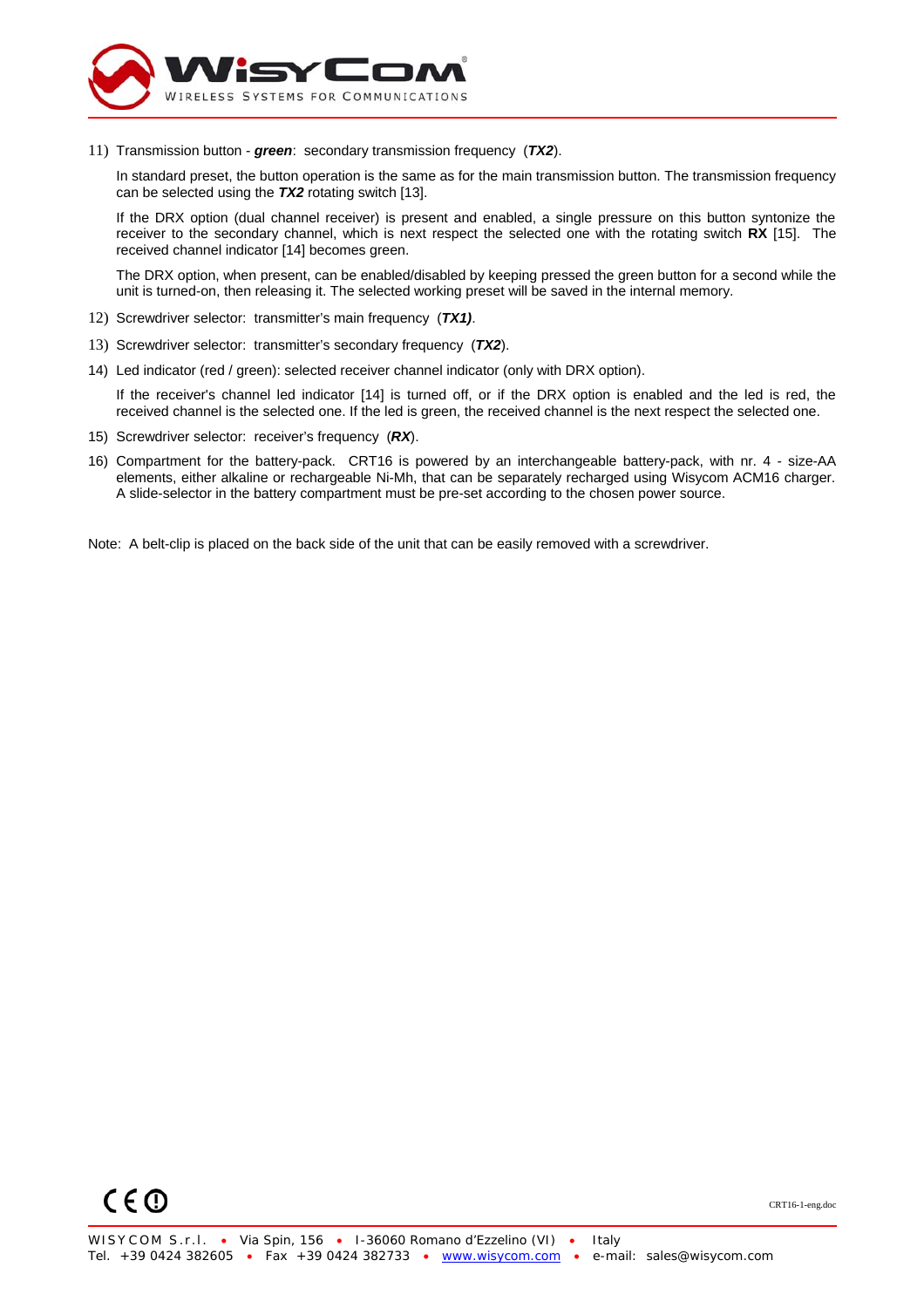

| <b>CRT 16, CRT 16-2T</b>                                                                                                                            | UHF FULL-DUPLEX BELT TRANSCEIVER<br>for WIRELESS-INTERCOM SYSTEMS                                                                                          |  |  |  |  |
|-----------------------------------------------------------------------------------------------------------------------------------------------------|------------------------------------------------------------------------------------------------------------------------------------------------------------|--|--|--|--|
| <b>TECHNICAL SPECIFICATIONS:</b>                                                                                                                    |                                                                                                                                                            |  |  |  |  |
| • Switchable channels<br><b>COL</b>                                                                                                                 | 16 RX + 16 TX in the $380 \div 550$ MHz range (others on request).                                                                                         |  |  |  |  |
| • Switching-window                                                                                                                                  | $\Rightarrow$ 5 MHz in the 400 $\div$ 470 MHz range                                                                                                        |  |  |  |  |
|                                                                                                                                                     | $\Rightarrow$ 7 MHz in the 470 $\div$ 550 MHz range (others on request).                                                                                   |  |  |  |  |
| • TX / RX frequency                                                                                                                                 |                                                                                                                                                            |  |  |  |  |
| spacing:                                                                                                                                            | 10 MHz min. & 40 MHz max. (others on request).                                                                                                             |  |  |  |  |
| • Frequencies                                                                                                                                       | with microprocessor controlled PLL frequency synthesizer. The frequencies are easily user-<br>reprogrammable by PC and optional "UPK 100 Programming kit". |  |  |  |  |
| • Channel spacing                                                                                                                                   | 12.5 or 20 or 25 or 50 KHz (according to local regulations)                                                                                                |  |  |  |  |
| • Frequency error                                                                                                                                   | $\leq$ $\pm$ 2 ppm, in the rated temperature range.                                                                                                        |  |  |  |  |
| • Temperature range                                                                                                                                 | $-10 \div +55$ °C.                                                                                                                                         |  |  |  |  |
| • Antenna                                                                                                                                           | single flexible wire-antenna, connector-interchangeable (Impedance = $50$ ohm).                                                                            |  |  |  |  |
| • Operating mode                                                                                                                                    | full-duplex, with or without use of PTT (Push To Talk) push-buttons.                                                                                       |  |  |  |  |
|                                                                                                                                                     | The transceiver can operate also in continuous transmission by a "double click" on one PTT                                                                 |  |  |  |  |
|                                                                                                                                                     | button (this function can be inhibited by internal setting).                                                                                               |  |  |  |  |
| • Modulation                                                                                                                                        | FM (nominal deviation = $\pm$ 1.7, $\pm$ 2.5, $\pm$ 3.3 or $\pm$ 5.5 KHz, depending on the channel spacing).                                               |  |  |  |  |
| • Spurious emissions<br>÷                                                                                                                           | $< 1$ nW (50 pW typ.).                                                                                                                                     |  |  |  |  |
| • NR system                                                                                                                                         | compander circuit on both RX & TX channels, set in NR-mode (Wisycom NR).                                                                                   |  |  |  |  |
| • AF bandwidth                                                                                                                                      | $\Rightarrow$ 300 Hz $\div$ 2.5 KHz (-3 dB), for 12.5 KHz channel spacing;                                                                                 |  |  |  |  |
|                                                                                                                                                     | $\Rightarrow$ 300 Hz $\div$ 3.3 KHz (-3 dB), for 20 KHz channel spacing;                                                                                   |  |  |  |  |
|                                                                                                                                                     | $\Rightarrow$ 300 Hz $\div$ 4.5 KHz (-3 dB), for 25 KHz channel spacing;                                                                                   |  |  |  |  |
|                                                                                                                                                     | $\Rightarrow$ 300 Hz $\div$ 8 KHz (-3 dB), for 50 KHz channel spacing.                                                                                     |  |  |  |  |
| • Distortion                                                                                                                                        | < 2%, CCITT measured (< 1% @ 50 KHz channel spacing).                                                                                                      |  |  |  |  |
| > -80 dB (-86 dB typ.), CCITT measured (for 25 kHz channel spacing).<br>• SND/N ratio                                                               |                                                                                                                                                            |  |  |  |  |
| • RX sensitivity                                                                                                                                    | $<$ 0.25 µV, for SND/N = 20 dB (CCITT measured), for 25 kHz channel spacing.                                                                               |  |  |  |  |
| • RX selectivity                                                                                                                                    | > 76 dB to the adjacent channel (for 25 kHz channel spacing).                                                                                              |  |  |  |  |
| • RX intermod. rejection :                                                                                                                          | $> 73$ dB.                                                                                                                                                 |  |  |  |  |
| • RX audio-output                                                                                                                                   | balanced. Level = $4$ Vrms max., with volume control. Impedance = $10$ ohm.                                                                                |  |  |  |  |
| $\bullet$ RX squelch                                                                                                                                | internally adjustable (and excludable).                                                                                                                    |  |  |  |  |
| • TX output power                                                                                                                                   | 50 mW, $\pm$ 1 dB.                                                                                                                                         |  |  |  |  |
| • TX audio-input                                                                                                                                    | internally pre-settable (and externally adjustable) for following microphone types:<br>$\Rightarrow$ dynamic                                               |  |  |  |  |
|                                                                                                                                                     | $\Rightarrow$ electret (2-wire or 3-wire type)                                                                                                             |  |  |  |  |
|                                                                                                                                                     | $\Rightarrow$ active.                                                                                                                                      |  |  |  |  |
| $\bullet$ TX coder                                                                                                                                  | CTCSS (sub-audio tone-squelch).                                                                                                                            |  |  |  |  |
| • LED indications                                                                                                                                   | $\Rightarrow$ Apparatus On<br>(green Led <b>BATT</b> is on)                                                                                                |  |  |  |  |
|                                                                                                                                                     | $\Rightarrow$ Low-battery<br>(green Led <b>BATT</b> blinks)                                                                                                |  |  |  |  |
|                                                                                                                                                     | $\Rightarrow$ Squelch is open<br>(yellow Led SQL is on)                                                                                                    |  |  |  |  |
|                                                                                                                                                     | $\Rightarrow$ Transmitter On<br>(red Led TX1 or green Led TX2 is on)                                                                                       |  |  |  |  |
|                                                                                                                                                     | $\Rightarrow$ Modulation peak<br>(blue Led <i>LIM</i> is on)                                                                                               |  |  |  |  |
| • Powering                                                                                                                                          | n. 4 size-AA battery elements (alkaline or Ni-Mh rechargeable elements).                                                                                   |  |  |  |  |
| • Battery lifetime                                                                                                                                  | $\Rightarrow$ 15 hours ca., continuous receiving.                                                                                                          |  |  |  |  |
|                                                                                                                                                     | 6 hours ca., continuous receiving and transmitting.<br>$\Rightarrow$                                                                                       |  |  |  |  |
| 143 x 75 x 26 mm / 310 g ca.<br>• Size (body) / Weight :                                                                                            |                                                                                                                                                            |  |  |  |  |
|                                                                                                                                                     |                                                                                                                                                            |  |  |  |  |
| CRT 16 and CRT 16-2T comply with the following ETSI specifications:<br>$\Rightarrow$ ETS 300 086: versions with 12.5, 20 or 25 KHz channel spacing; |                                                                                                                                                            |  |  |  |  |

### ⇒ ETS 300 422: version with 50 KHz channel spacing (for frequency-ranges above 470 MHz).

#### **SUPPLIED ACCESSORIES:**

AWF 16 - UHF flexible antenna

- BCL 18 Belt clip (removable)
- CNS 12 Wisycom AF connector (for customer's microphone/headphones-set wiring)

### **OPTIONALS:**

| CNT 12  | $\sim$ | Wisycom AF connector and its mounting on the customer's microphone/headphones set. |
|---------|--------|------------------------------------------------------------------------------------|
|         |        | (Optimum factory-presetting of the transceiver included).                          |
| UPK 100 |        | Working frequencies user programming kit (DOS-PC running interface + software)     |
| MCU xx  | $\sim$ | Microphone/headphones-set, on request (with Wisycom AF connector)                  |
| $\sim$  |        |                                                                                    |

CPR 30 - Talk-back UHF pocket receiver, with 32 frequencies reprogrammable PLL sinthesizer.

# $C \in \mathbb{O}$